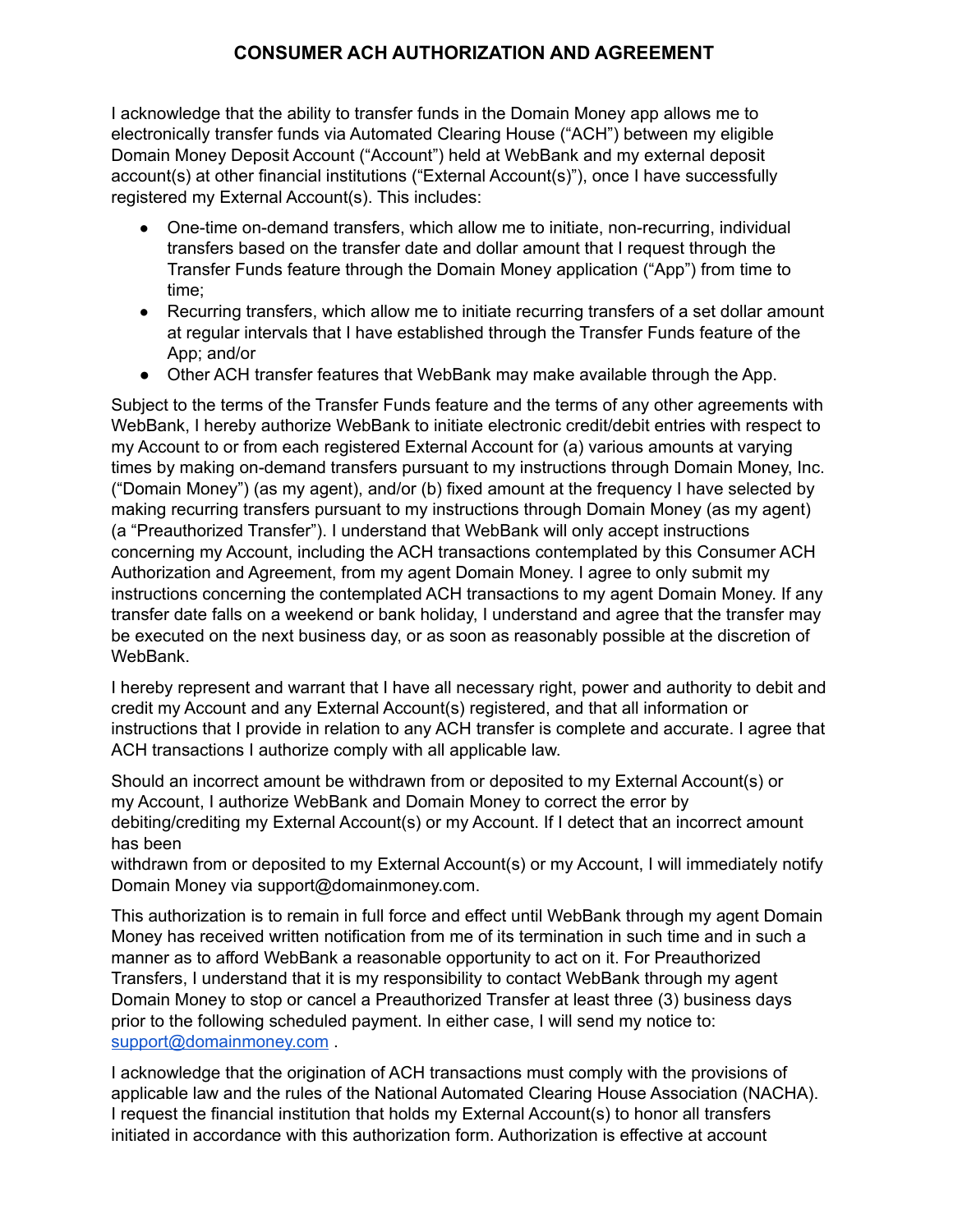opening.

I agree to print this ACH Authorization and retain a hard copy or save as an electronic copy.

Customer signature collected electronically